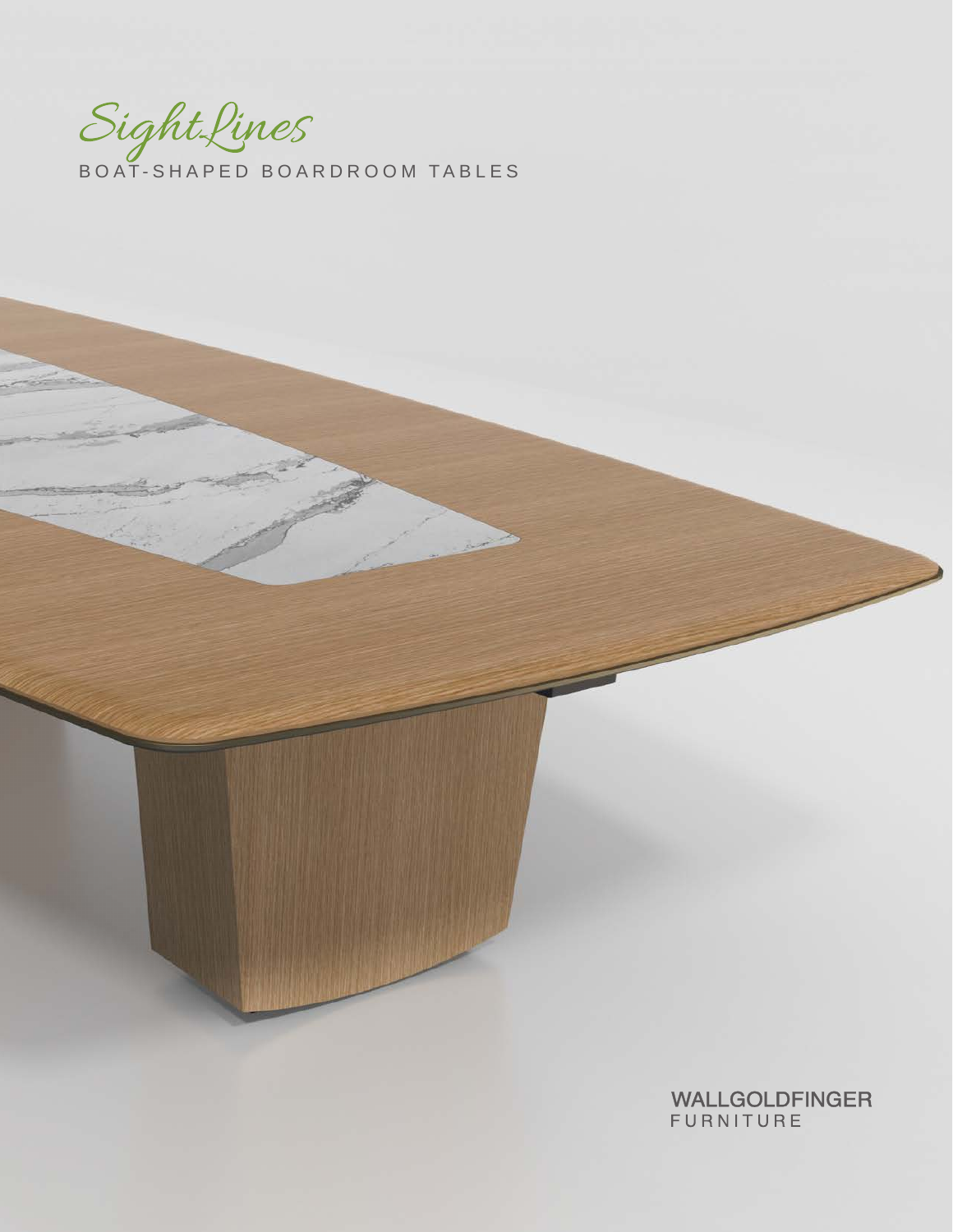

# **C R E D E N Z A**

### WASTE RECEPTACLE

# TABLE

60"-84"w, 330"l/26 seat SightLines quartered walnut - dark veneer brushed stainless steel

22"d X 96"w Doko Small quartered walnut - dark veneer brushed stainless steel

17¼"d x 24½"w Doko Duo quartered walnut - dark veneer brushed stainless steel

ightLines boat-shaped boardroom tables by WallGoldfinger Furniture provide specifier's ease in choosing a high-quality boardroom table. Carefully designed and crafted, SightLines tables offer a unique edge profile, a variety of size options, ample material options, and discreet and modern under table technology for a pristine tabletop.

Pair SightLines boat-shaped boardroom tables with other WallGoldfinger Furniture, including Doko credenzas and waste receptacles that seamlessly complement SightLines' radiused edges.

Choose ease in specifying your boardroom table with SightLines and choose a manufacturer that you can feel good about. WallGoldfinger Furniture, a division of Mark Richey Woodworking, manufactures using renewable energies, burns manufacturing waste into heat, and is minority and woman owned.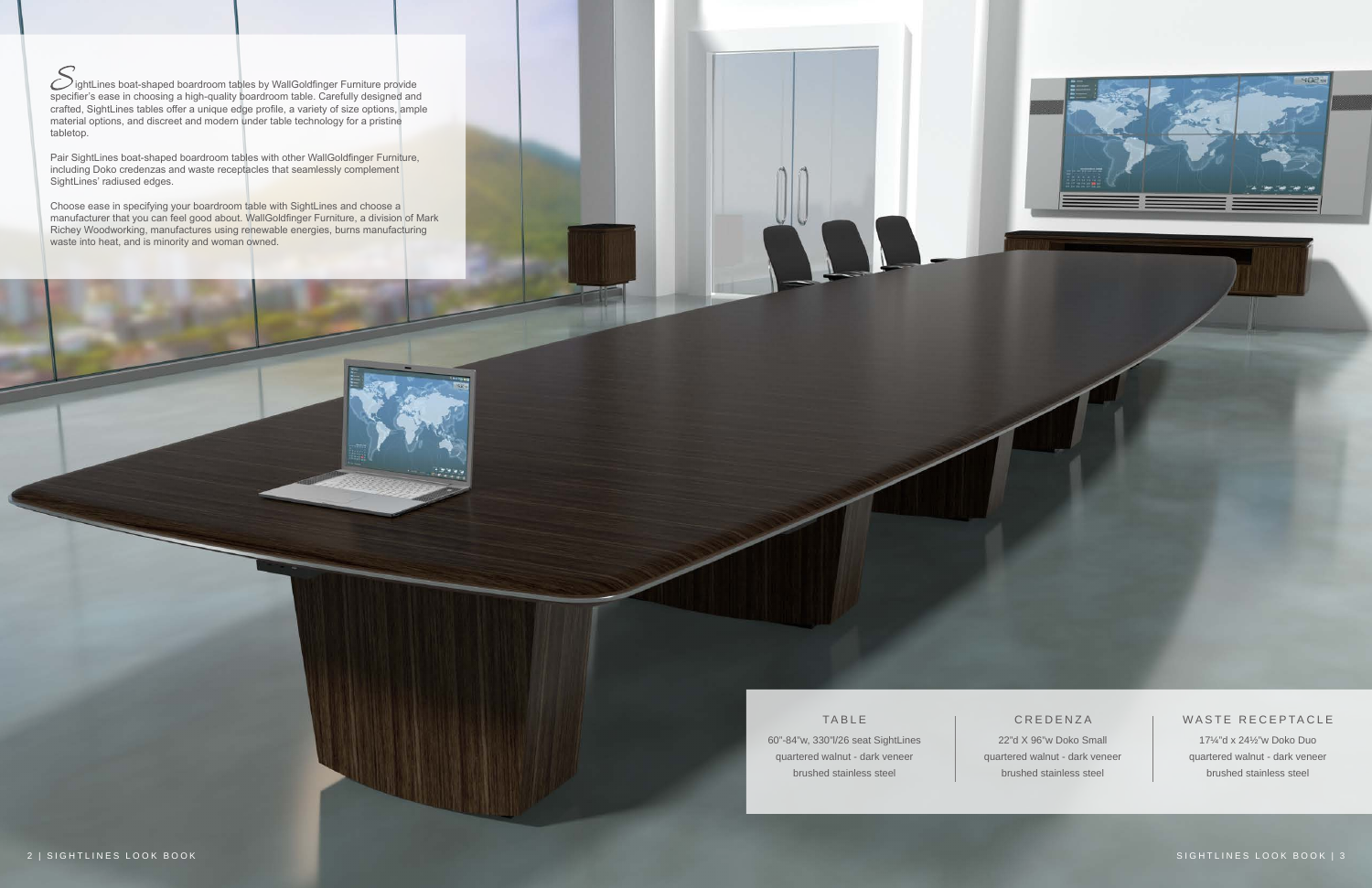$\tau$ 



 $\equiv$ 

 $\sim$ 

TABLE 72"-96"w, 440"l/34 seat SightLines quartered black limba veneer Pietra Grey porcelain

di.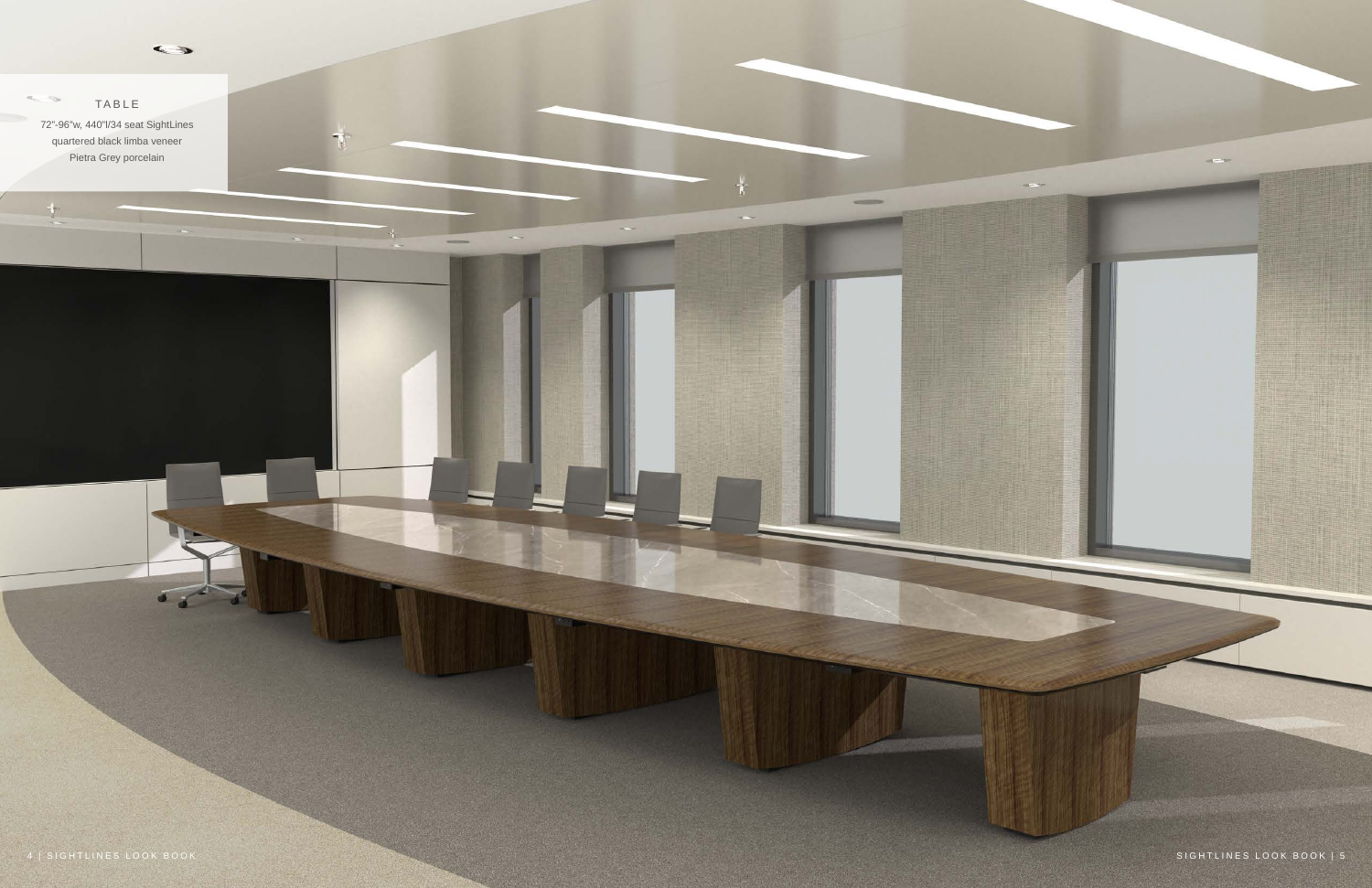









# SIZES





Vacuformed sloped and rounded veneer over beveled phenolic chair arm protector, 2" thick

# SPECIFICATIONS

# BASE



Tapered pedestals (with curved bottoms) 10"w to cover floor cores; depths vary with table width

### *Bases have removable wire management access panels.*

60"-84"w boat-shaped (240"/20 seats, 270"/22 seats, 300"/24 seats, 330"/26 seats, 360"/28 seats and 390"/30 seats lengths)





Series under table mounted 2.61"h x 9.45"w unit with (2) Simplex (1) USB-A and (1) fast charging USB-C, 72" cord

Available standard in black and white.

*Ask about other bright, specialty color options.* 



 $\frac{1}{2}$ 

1 mini-stereo

1 RJ11 and 2 RJ45s 1HDMI, 1 VGA and





Seclusion G2 60 Watt Seclusion G2 60 Watt Series under table mounted 2.61"h x 14.1"w unit with (2) Simplex (1) USB-A, (1) fast charging USB-C and (1) tele-

Populate your box. Popular choices:



Tables are 30" high.

O P T I O N A L M E T A L EDGE INLAY



Vacuformed sloped and rounded veneer over metal inlay and beveled phenolic chair arm protector, 2" thick



Bianco Pietra Noir Desir Pietra



72"-96"w boat-shaped (360"/28 seats, 390"/30 seats, 420"/32 seats and 450"/34 seats lengths)

*Ask about 36", 108", 144" and 180" cord lengths.*





GLASS

sliced ash - ebonized

Iron Chantilly Silver Fox Wall Iron Polo Blue Lace Street Polo Blue Twilight Zone



# BASE MATERIALS

*Custom colors and other materials available upon request.* 



Carrick Brittanicca Alpina Marquina White

Quartered Plain Quartered black limba walnut dark

OPAQUE URETHANE



# **TECHNOLOGY**

French Jupiter Mink Grey



# FAUX LEATHER





Statuario Grey Venato



## PORCELAIN







Brushed stainless steel

Light statuary bronze







medium

sliced ash - ebonized

Quartered Plain Quartered walnut - black limba dark



PROTECTOR

Browns Point

Black Diamond

Chocolate Grays Glacier Harbor

PHENOLIC CHAIR ARM



Ashley Duo under table mounted 1.81"h x 6"w unit with (2) Simplex and (2) USB-As, 72" or 120" cord or hardwire whip.



Available standard in black, gray and white.

*Ask about other bright, specialty color options.*